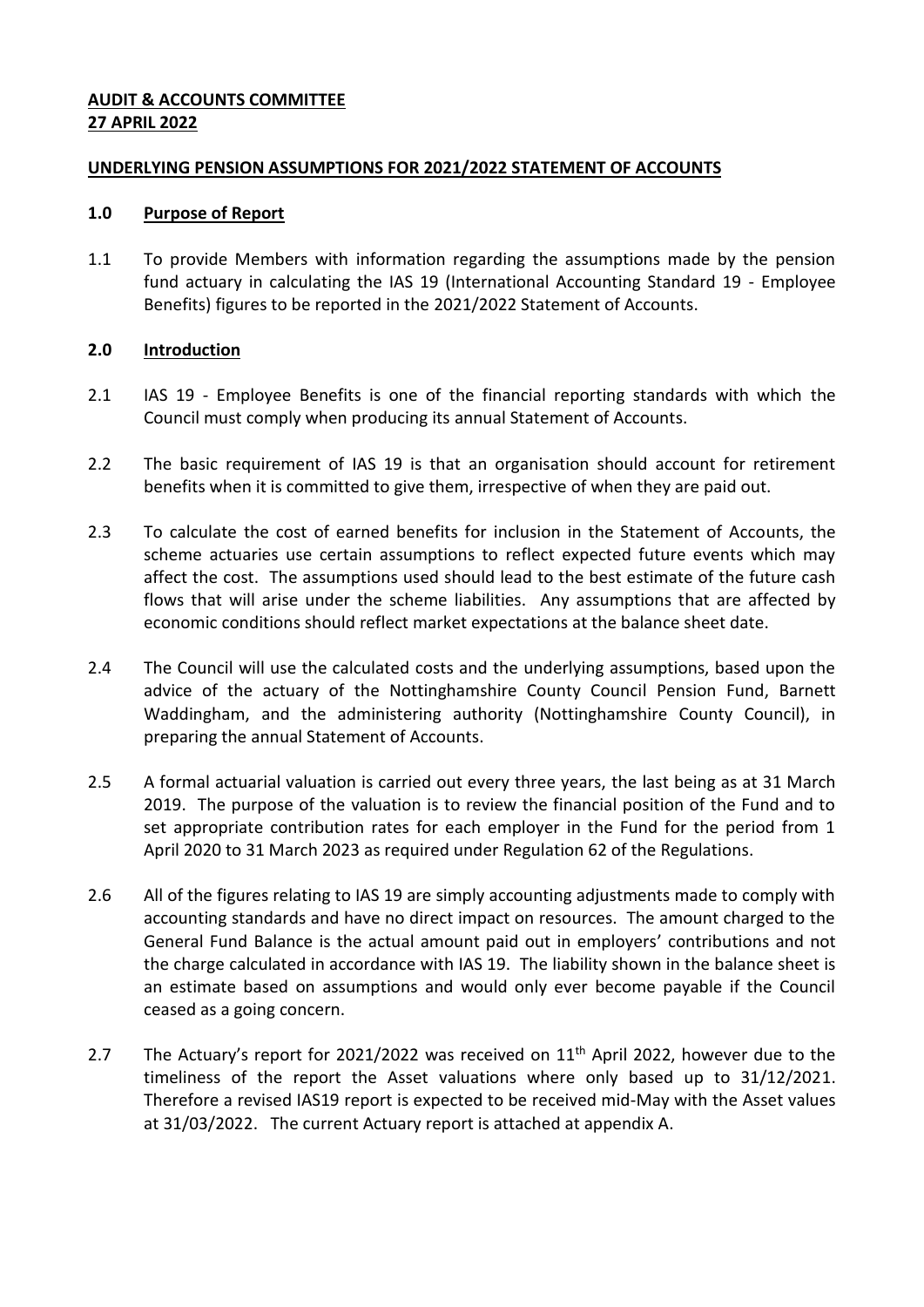### **3.0 Financial Assumptions**

|                                                               | 2021/2022 | 2020/2021 |
|---------------------------------------------------------------|-----------|-----------|
| Pension Increase Rate                                         |           |           |
| Public sector pension increases are linked to the             | 3.20%     | 2.80%     |
| Consumer Prices Index (CPI).                                  |           |           |
| Salary Increase Rate                                          |           |           |
| Reflects the expected rate of growth in pensionable pay,      | 4.20%     | 3.80%     |
| allowing for increases over and above inflation, eg career    |           |           |
| progression                                                   |           |           |
| Discount Rate                                                 |           |           |
| This allows for the effect of inflation on the liabilities in | 2.60%     | 2.00%     |
| the scheme.                                                   |           |           |

### **4.0 Demographic Assumptions**

|                                                          | 2021/2022   | 2020/2021   |
|----------------------------------------------------------|-------------|-------------|
| <b>Pensioner Mortality</b>                               |             |             |
| Life expectancy from age 65 years                        |             |             |
| This impacts on the length of time pensions are expected |             |             |
| to be payable                                            |             |             |
| Retiring today                                           | Male 21.6   | Male 21.6   |
|                                                          | Female 24.3 | Female 24.3 |
|                                                          |             |             |
| Retiring in 20 years                                     | Male 23.0   | Male 22.9   |
|                                                          | Female 25.8 | Female 25.7 |
|                                                          |             |             |

Additional Assumptions;

- Members will exchange half of their commutable pension for cash at retirement;
- Members will retire at one retirement age for all tranches of benefit, which will be the pension weighted average tranche retirement age; and
- The proportion of the membership that had taken up the 50:50 option at the previous valuation date will remain the same.

#### **5.0 Impact in Financial Statements**

| Assumption            | Movement | Impact                                |
|-----------------------|----------|---------------------------------------|
| Price Inflation       | Decrease | Decrease in charge for cost of future |
|                       |          | pensions                              |
|                       | Increase | Increase in charge for cost of future |
|                       |          | pensions                              |
| Pension Increase Rate | Decrease | Decrease in liabilities               |
|                       | Increase | Increase in liabilities               |
| Salary Increase Rate  | Decrease | Decrease in charge for cost of        |